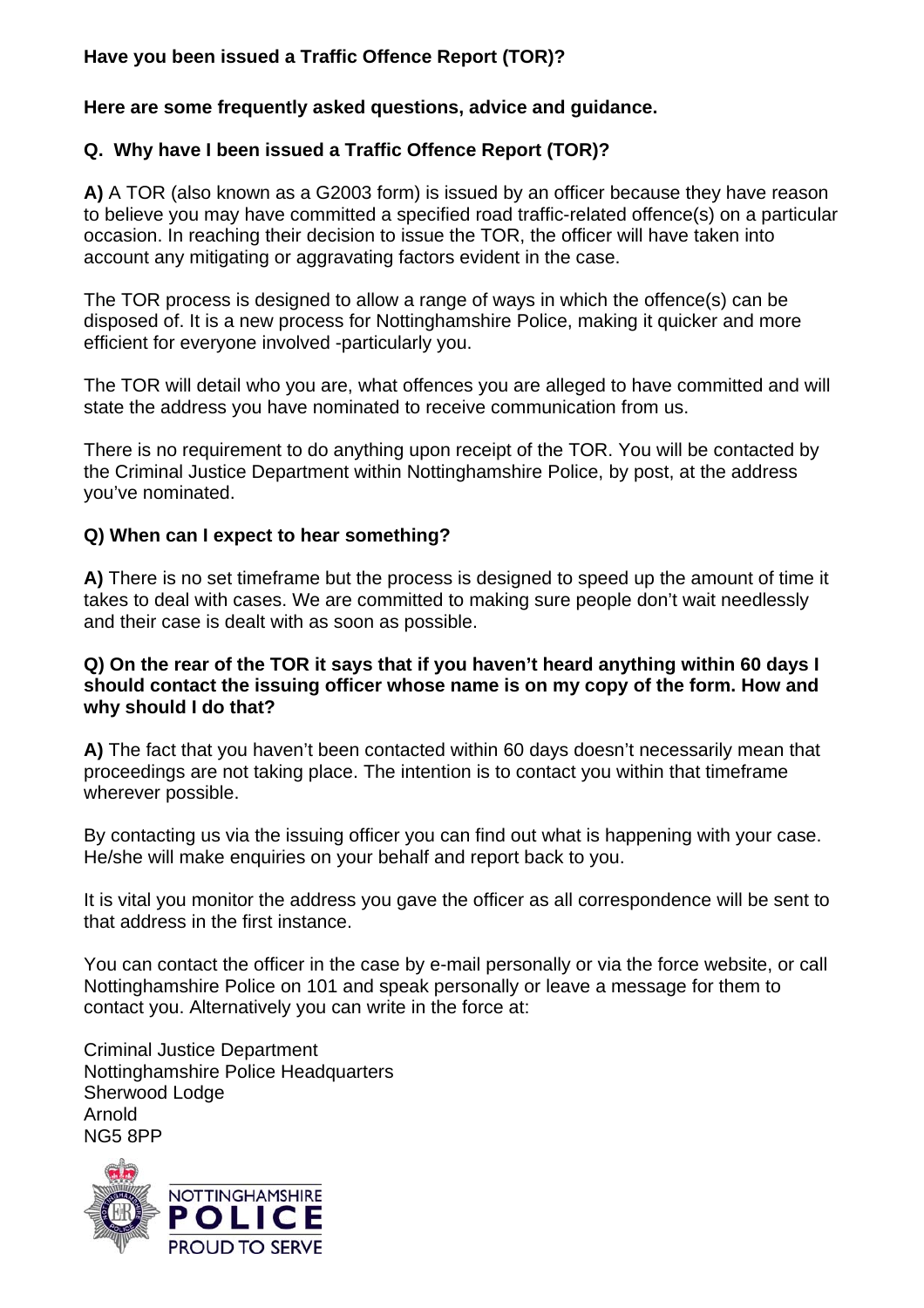# **Q) What should I do if I am changing address or have moved suddenly having been issued with a TOR?**

**A)** The address you give to the officer should be one you can guarantee to receive communication at for the immediate future. In most cases it will be your permanent home address but it can be a business address or a family address. If for whatever reason you cannot receive correspondence at the address you must inform us immediately by contacting us in writing at the following address

The Chief Constable Nottinghamshire Police Sherwood Lodge Arnold Nottingham NG5 8PP

Please give details of when and where the TOR was issued in your correspondence and mark it for the attention of the Criminal Justice Department.

# **Q) What correspondence can I expect from you and what happens next?**

**A)** The issuing officer will submit the TOR to the Criminal Justice Department, which will decide on the most appropriate way to deal with the alleged offences.

There are ACPO guidelines on how traffic offences should be dealt with but all decisions will be balanced and will take account of individual circumstances.

There is no provision for you to debate or argue your case with the decision maker. Any consideration of mitigation or discretion was taken into account by the officer issuing the TOR at the time.

How each case is handled depends on what has allegedly happened but broadly there are four ways it will be dealt with.

**1)** Having considered all the facts no further action is to be taken and you will be notified of that fact.

**2)** It may be an option for you to attend an educational course as an alternative to prosecution for the offence. Completion of the course will mean that you will not be prosecuted for the offence(s). You should note that courses are not available for allegations of defective vehicle condition and driving without the correct documentation, Insurance MOT etc. There are four courses available depending on the alleged offence so most offences will allow you to do a course if you are eligible. As long as you haven't done the same course in the preceding three years you will be offered a place on a course. Your details will be shared with our course service provider who will contact you and make the necessary arrangements. Nottinghamshire Police is committed to education rather than prosecution. We make the maximum number of courses available for the greatest range of

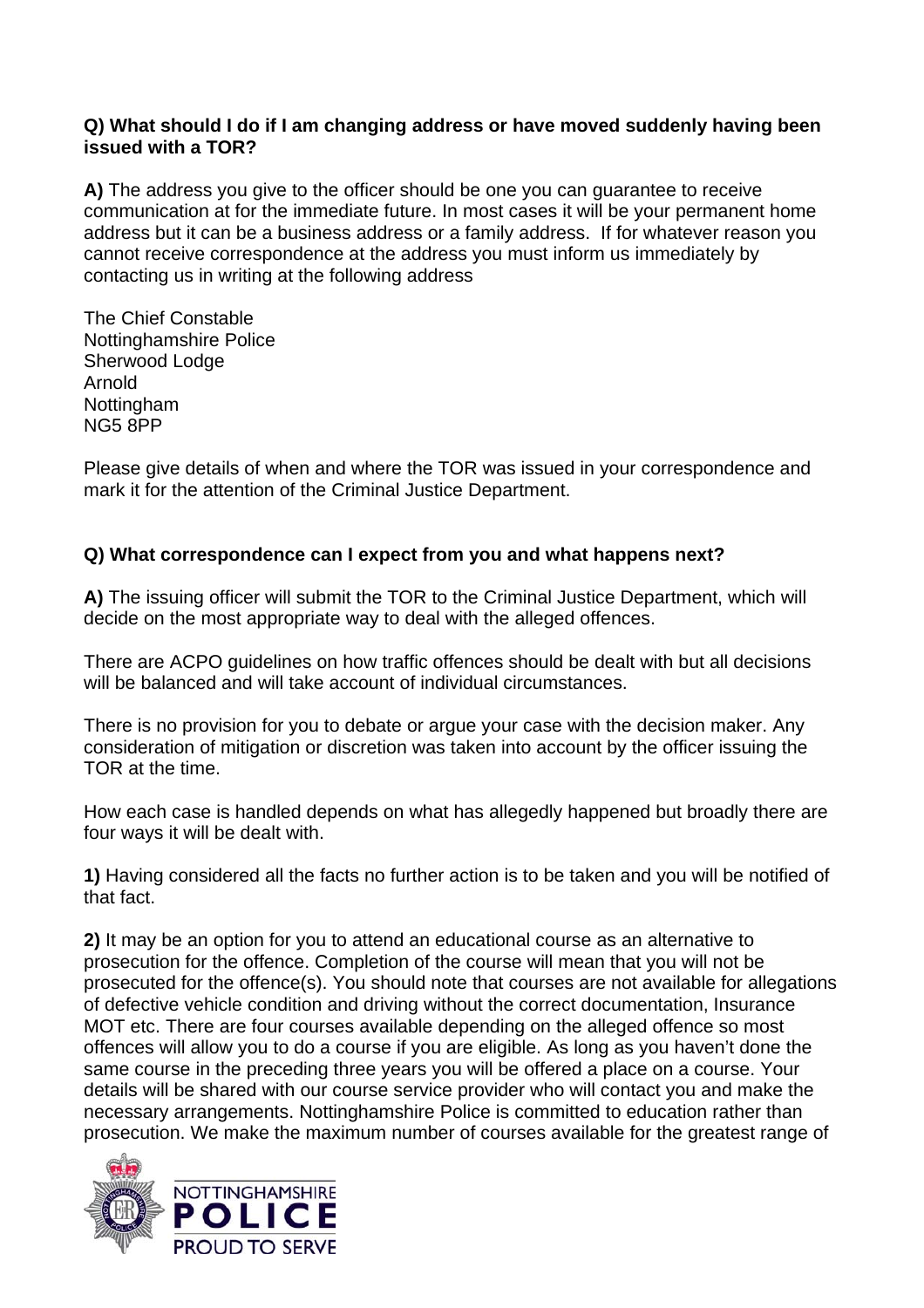alleged offences. We believe an educated driver is a better driver and a better driver is a safer driver. The course must be paid for by you - details of costs come with the correspondence.

**3)** In the event that a course cannot be offered to you for whatever reason, you may be offered a conditional fixed penalty for the offence(s). This has a set penalty for the offence and it varies depending on the offence. Completing the fixed penalty process prevents a court appearance. Details on how to deal with these will be included in our correspondence with you.

**4)** Finally you may receive a postal requisition (summons) that means the matter(s) will be dealt with at a Magistrates Court. This is usually because the alleged offences are serious in nature and are outside the range of a course or a fixed penalty or because there are multiple endorseable offences. The fact that you receive a postal requisition doesn't necessarily mean you have to appear in person as many offences can be dealt with by post. Again our correspondence will guide you in this process.

It is vital you respond to the documentation and correspondence you receive. Failure to respond will result in it being progressed at court.

# **Q) What if I don't agree with the decision to issue me with a TOR or if I want to defend this matter at court?**

**A)** The documentation you receive will allow you to elect a trial takes place from the outset. Nothing prevents you from taking this position from the very beginning and also of taking legal advice at any stage of this process.

#### **Q) I have been reported by an officer for a traffic offence but I haven't been given a TOR. Why not?**

**A)** There are some road traffic offences that will not be eligible for an officer to issue you with a TOR. These are the most serious offences and include drink driving, driving whilst disqualified and dangerous driving. If you have been reported and not issued with a TOR it means you will be summonsed to court (if you haven't been formally charged at a custody facility).

In most cases the TOR process will not be used at Road Traffic Collisions and certainly not where there are allegations of careless driving and there is an intention to prosecute. It may be used if there is no prosecution for careless driving but there are other offences disclosed: i.e. no insurance.

#### **Q) Can I change my mind? Perhaps I elected to go to court but now I want to do the course or take the fixed penalty. Or perhaps I no longer want to take the fixed penalty but I want to go to court?**

A) As long as the matter hasn't got as far as actually issuing a postal requisition then it may be possible to return to previously-offered disposal options. Please contact the Criminal Justice Department at the Police Headquarters address and explain the situation in writing as soon as possible – do not delay.